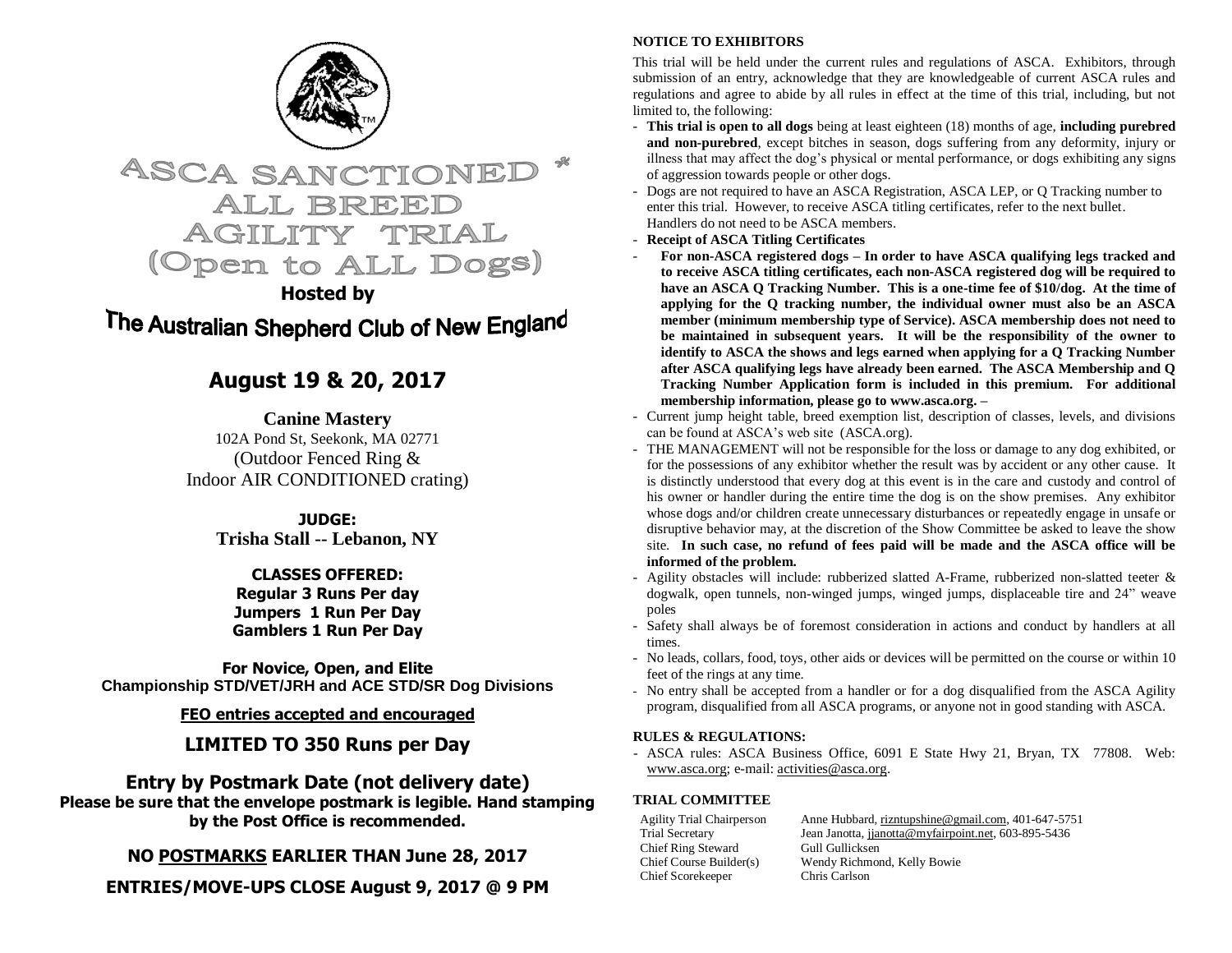## **ENTRY FORM / ENTRIES / CONFIRMATIONS:**

- Entries will be accepted in the order they are sent, not received. For entries sent via Postal Service, the valid reference date is the postmark. Otherwise the valid date is the ship date. Entries with an early postmark will be processed after Day 5 receipts. Unreadable postmarks will be assumed to be the day previous to receipt.
- Entries may be accepted after the closing date if the trial does not fill.
- ASCA Registration/ Q Tracking No If your dog is an ASCA registered Australian Shepherd (either full registration or LEP) or has an ASCA Q Tracking Number, write your dog's ASCA registration/LEP number/ Q Tracking Number in this space.
- If this field is left blank, the ASCA Business Office will assume this dog is not registered with ASCA and will not automatically track qualifying legs. However, these dogs will still be placed and will receive any placement awards offered. You may submit the ASCA Q Tracking Form with your entry – \*please make fees payable to ASCA\*.
- A dog must compete in the height division in which they have been entered. Exception: when a dog is required by the judge to move to a higher height. These dogs will be placed last in the running order of the new jump height.
- Canadian Exhibitors: All fees MUST be submitted in US Funds via International Postal Money Order.
- Returned checks do not constitute a valid entry fee. Returned checks will incur a \$25 service charge.
- **JUNIOR HANDLER ENTRY FEES** will be one-half of the published fees. The Junior Handler must own or co-own the dog they are showing to be eligible for this entry fee.
- Telephone calls returned/initiated with questions on any entries will be made collect.

#### **FOR EXHIBITION ONLY (FEO)**

- Not quite ready for prime time? FOR EXHIBITION ONLY (FEO) entries will be accepted.
- Minimum age is 15 months.
- Any dog younger than 18 months must jump at least 4" lower than regular height.
- Training (but no food or toys) is allowed in the ring
- This is a great opportunity to get ring experience for young dogs.
- No placements. Non-titling.

#### **SHOW SITE:**

- This event will be held on grass outdoors in a ring surrounded by a 4' fence.
- Indoor AIR CONDITIONED crating will be available.
- There is ample room for crating indoors. Outdoor tenting will be limited.
- A warm-up area, a single practice jump, and a set of weave poles will be provided for exhibitors.
- ALL dogs must be held on leash or crated except when competing or in the warm-up area.
- Enthusiasts of agility have earned a reputation for being among the most considerate and tidy. We thank everyone in advance for upholding the respectful tradition of leaving the trial site and related lodging sites cleaner than we found them.

#### **REFUNDS / WITHDRAWALS:**

- There will be no refund/credit for entries withdrawn after the closing date, except for a dog's injury and/or illness or for bitches that come into season after the closing date. These entries will be eligible for a voucher for the amount of the total entry fee paid less \$20.00. A signed letter from your veterinarian must be included with your written request. Requests must be received by the trial secretary prior to the start of the trial. Voucher must be used towards another ASCNE agility trial.
- There will be no refunds if the trial cannot open or be completed by reason of riots, civil disturbances, fire, an act of God, public emergency, act of a public enemy, strike, or any other cause beyond the control of the Event Committee. There will be no refund in the event dog/handler are dismissed from the competition, regardless of reason.

### **RULE CHANGE HIGHLIGHTS**

- Standard Course Times (SCT) for Regular and Jumpers classes have been increased.
- Required/allowable distance specification updates were made for tunnels when placed next to the dog walk or a-frame.

#### **TENTATIVE SCHEDULE AND RING ASSIGNMENTS**

- Saturday EJ1, OJ1, NJ1, EG1, OG1, NG1, ER1, ER2, OR1, OR2, NR1, NR2, ER3,OR3, NR3 Run order low to high
- Sunday ER4, OR4, NR4, ER5, ER6, OR5, OR6, NR5, NR6, EG2, OG2, NG2, EJ2, OJ2, NJ2 Run order high to low.
- (E=Elite, O=Open, N=Novice; R=Regular, J=Jumpers, G=Gamblers)
- The running order of classes is subject to change at the discretion of the judges and/or the host club. The final order will be included in the confirmation packet.

#### **REGISTRATION / MEASURING**

- Saturday and Sunday between 7:00 and 7:30AM
- Dogs with a wither height <20" will need to show proof of measurement or be measured at registration, unless the dog is jumping in the highest jump height offered in the specific program. Copies of ASCA, NADAC or AKC height cards may either be mailed in or presented at registration.

#### **MOVE-UPS:**

Move-ups from Saturday to Sunday will be permitted. Trial Secretary must be notified no later than 15 minutes after the last class on Saturday has finished.

#### **PRIZES / AWARDS**

- Green Qualifying Ribbons will be awarded to all dogs achieving a qualifying score.
- Placement Ribbons will be awarded to all dogs placing  $1<sup>st</sup>$  through  $4<sup>th</sup>$  in each class and jump height.
- 20+ and 24 will be scored and placed together as one class.
- Ribbons/prizes must be picked up during the weekend. Ribbons WILL NOT be mailed.

#### **FOOD / VENDORS**

- No food vendor at this trial, but food/restaurants are available near site. Lunch and snacks will be available for volunteers (free).

#### **JUMP HEIGHTS**

| Dog's height        | $11"$ &                                          | $14" \&$ | 18" & | 20" & |                      | Over $20$ " |  |  |  |
|---------------------|--------------------------------------------------|----------|-------|-------|----------------------|-------------|--|--|--|
| at withers          | under                                            | under    | Under | Under | Over $20$ "          | Optional    |  |  |  |
| <b>CH</b> Standard  | 8"                                               | 12"      | 16"   | 20"   | $20+$ (jumps $20"$ ) | 24"         |  |  |  |
| <b>CH</b> Vet       |                                                  |          | 12    | 16    | $16+$ (jumps $16"$ ) |             |  |  |  |
| <b>CH JrH</b>       | may jump at the standard jump height or 4" lower |          |       |       |                      |             |  |  |  |
| <b>ACE</b> Standard | 4"                                               | 8"       | 12"   | 16"   | $16+$ (jumps $16"$ ) |             |  |  |  |
| <b>ACE Senior</b>   | 4"                                               | 4"       | 8"    | 12"   | $12+$ (jumps $12"$ ) |             |  |  |  |

- A dog may be entered in a class at a jump height higher than they are eligible provided the dog is not entered in the Veteran Division.

- No dog shall jump lower than 4" in the Junior Handler, Veteran Division or ACE program.
- Refer to the current ASCA rulebook for the current Breed Jump Height Exemption List.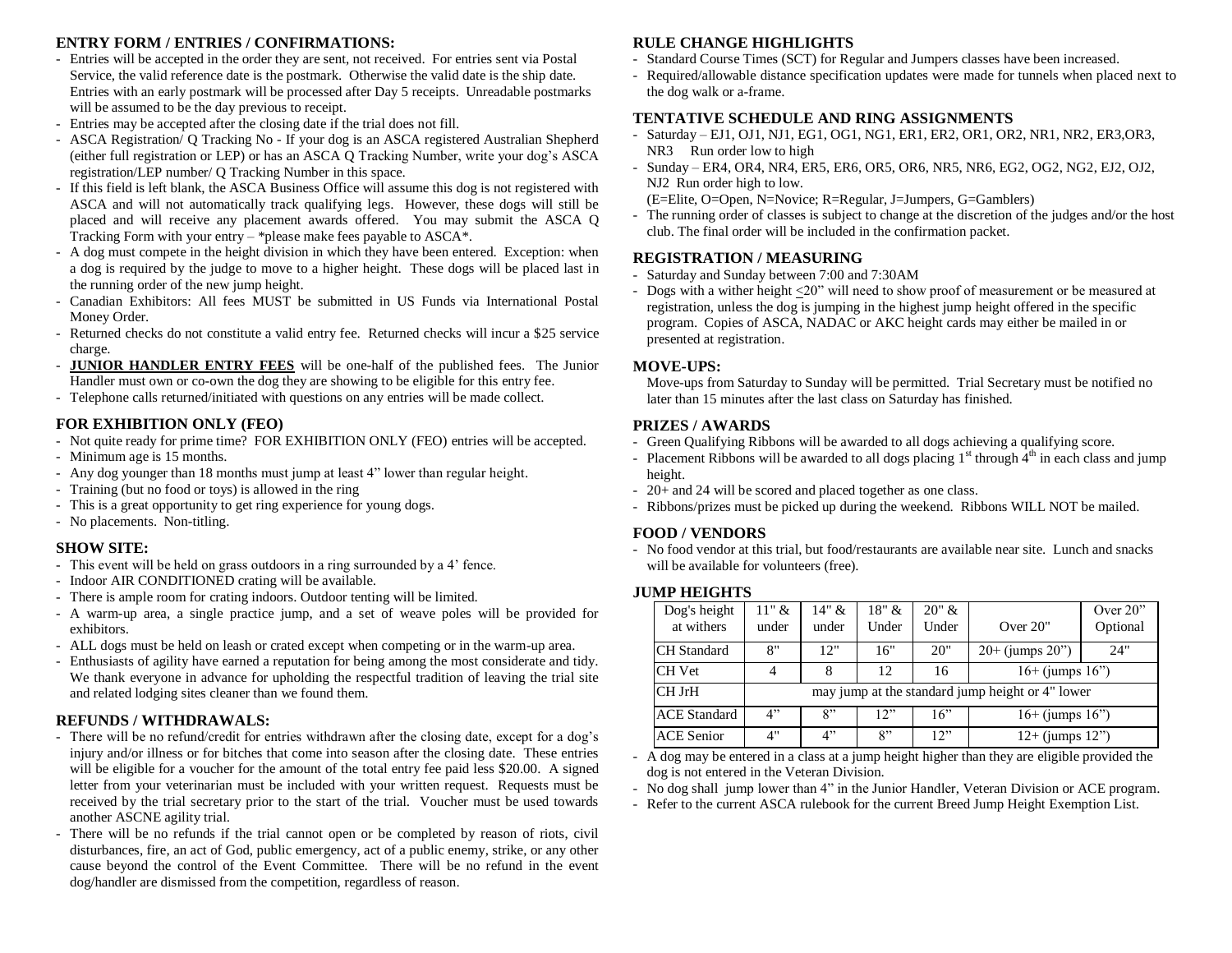#### **DIRECTIONS TO 102A POND STREET, SEEKONK, MA 02771 From Rt.95 South of Attleboro**:

Take Exit 2A (Newport Ave.) to the 1st light. Take that left onto Cottage St. Follow along 1 mile and turn right on Read St. to 2nd right Pond St. Watch for the Orion Industrial Park on your right (3/10 mile). Turn into the park, we are the second building on the left.

#### **From Rt.95 North of Attleboro**:

Take Exit 3B Rt. 123. After the fire station take a left onto Read St. Follow to stop sign turn right then immediate left onto Read St. (There are signs for the animal shelter). Take the 2nd right onto Pond St. Turn right into the Orion Industrial Park in approximately 3/10 mile. We are the 2nd building on the left.

#### **From Rte. 195 East or West**:

Take Massachusetts Exit 1. Follow 114 A (north). In approximately one mile you will reach a fork in the road, bear to the right (Grist Mill Restaurant will be on your left). This is Arcade Street. You will come to the intersection of Rte 44. Go Straight across and continue on Arcade to the end. This is the Jct. of Rte 152. Take a right onto 152 North – Newman Ave. Follow along for about 5 miles. You will come to the intersection of Central Ave. (Which is after the Rojacks) Go ½ mile and take a left onto Pond Street. Watch for Orion Industrial Park on the left (2/10-

mile). Turn into the park, we are the second building on the left.

#### **ACCOMMODATIONS - Make your Reservations Early!!!**

Hotels that accept dogs are quickly becoming a rarity. Please behave responsibly! Accommodations That Accept Well Behaved Dogs (please confirm when calling) **Comfort Inn** 341 Highland Ave. Seekonk, MA – pet fee America's Best Value **Extended Stay** 1000 Warren Ave. East Providence, RI – pet fee **Motel 6**, 821 Fall River Ave, Seekonk, MA (508) 336-7800 – 10 minutes from show site

**Clarion**, 940 Fall River Avenue, Seekonk, MA (508) 336-7300 – 10 minutes from site **Red Roof Inn**, Mansfield, MA, (508) 339-2323 25 minutes from show site **Holiday Inn**, Mansfield, MA (508) 339-2200 25 min from show site **Normandy Campground**, Foxboro, MA, (508) 543-7600 20 minutes from show site

#### **SOME MOTEL COURTESIES TO OBSERVE:**

- Cover the motel's bedding with a sheet, whether or not you think your dog will get on the bed.
- If you crate your dog, please bring a towel to put under the crate to keep marks off the rug. Bring a towel to put under your dog's food dish.
- Make every effort to have your dog free of fleas BEFORE arriving.
- All poop must be picked up, bagged, and disposed of properly by the dog's handler. The Event Committee will excuse competitors who fail to pick up after their dogs at the trial site or the motel.
- Don't leave your dog unattended. If you must leave, take them with you.

ON-SITE CAMPING – LIMITED – See below for reservation form



## **ASCA MEMBERSHIP AND Q TRACKING NUMBER APPLICATION FORM**

**For non-ASCA registered dogs** – In order to have ASCA qualifying legs tracked and to receive ASCA titling certificates, each non-ASCA registered dog will be required to have an ASCA Q Tracking Number. This is a one-time fee of \$10/dog. At the time of applying for the Q Tracking Number, the individual owner must also be an ASCA member (minimum membership type of Service is required). ASCA membership does not need to be maintained in subsequent years. It will be the responsibility of the owner to identify to ASCA the show(s) and leg(s) earned when applying for a Q Tracking Number for those ASCA qualifying legs earned from 1/1/2003 until submission of application.

Please type or print clearly. Incomplete or illegible forms will be returned.

### **Membership Application:**

| Owner's Name (1)                           |                                                                                             |
|--------------------------------------------|---------------------------------------------------------------------------------------------|
|                                            |                                                                                             |
|                                            |                                                                                             |
|                                            | City, State, Postal Code:                                                                   |
|                                            |                                                                                             |
| Service Membership Fee: \$10.00 per person | (If you are interested in other membership types, go to www.asca.org)                       |
|                                            | I (We) agree to abide by the ASCA Articles of Incorporation, Bylaws, and all ASCA Rules and |

Regulations governing the ASCA Registry and all other ASCA programs.

Owner's Signature (1):\_\_\_\_\_\_\_\_\_\_\_\_\_\_\_\_\_\_\_\_\_\_\_\_\_\_\_\_\_\_\_\_\_\_\_\_\_\_\_\_\_\_\_\_\_\_\_\_\_\_\_\_\_\_\_\_\_\_

Owner's Signature (2):

**Dog Information: Lifetime fee for Q Tracking number: \$10.00 per dog for ASCA Members**

Dog's Full Name: \_\_\_\_\_\_\_\_\_\_\_\_\_\_\_\_\_\_\_\_\_\_\_\_\_\_\_\_\_\_\_\_\_\_\_\_\_\_\_\_\_\_\_\_\_\_\_\_\_\_\_\_\_\_\_\_\_\_\_\_\_\_

Dog's Call Name:

Any/All Previous Registration Numbers Used: \_\_\_\_\_\_\_\_\_\_\_\_\_\_\_\_\_\_\_\_\_\_\_\_\_\_\_\_\_\_\_\_\_\_\_\_\_\_\_

Sex: \_\_\_\_\_\_\_\_\_\_\_\_\_\_\_\_\_\_\_\_\_\_\_\_\_\_\_\_\_\_\_\_\_ Birthdate: \_\_\_\_\_\_\_\_\_\_\_\_\_\_\_\_\_\_\_\_\_\_\_\_\_\_\_\_\_\_\_

Breed:\_\_\_\_\_\_\_\_\_\_\_\_\_\_\_\_\_\_\_\_\_\_\_\_\_\_\_\_\_\_\_\_

Events/Os Earned Since  $1/1/2003$ 

#### \_\_\_\_\_\_\_\_\_\_\_\_\_\_\_\_\_\_\_\_\_\_\_\_\_\_\_\_\_\_\_\_\_\_\_\_\_\_\_\_\_\_\_\_\_\_\_\_\_\_\_\_\_\_\_\_\_\_\_\_\_\_\_\_\_\_\_\_\_\_\_\_\_\_\_\_\_ **Mail completed form with check or money order to:**

## **ASCA Business Office 6091 E State Highway 21, Bryan, TX 77808**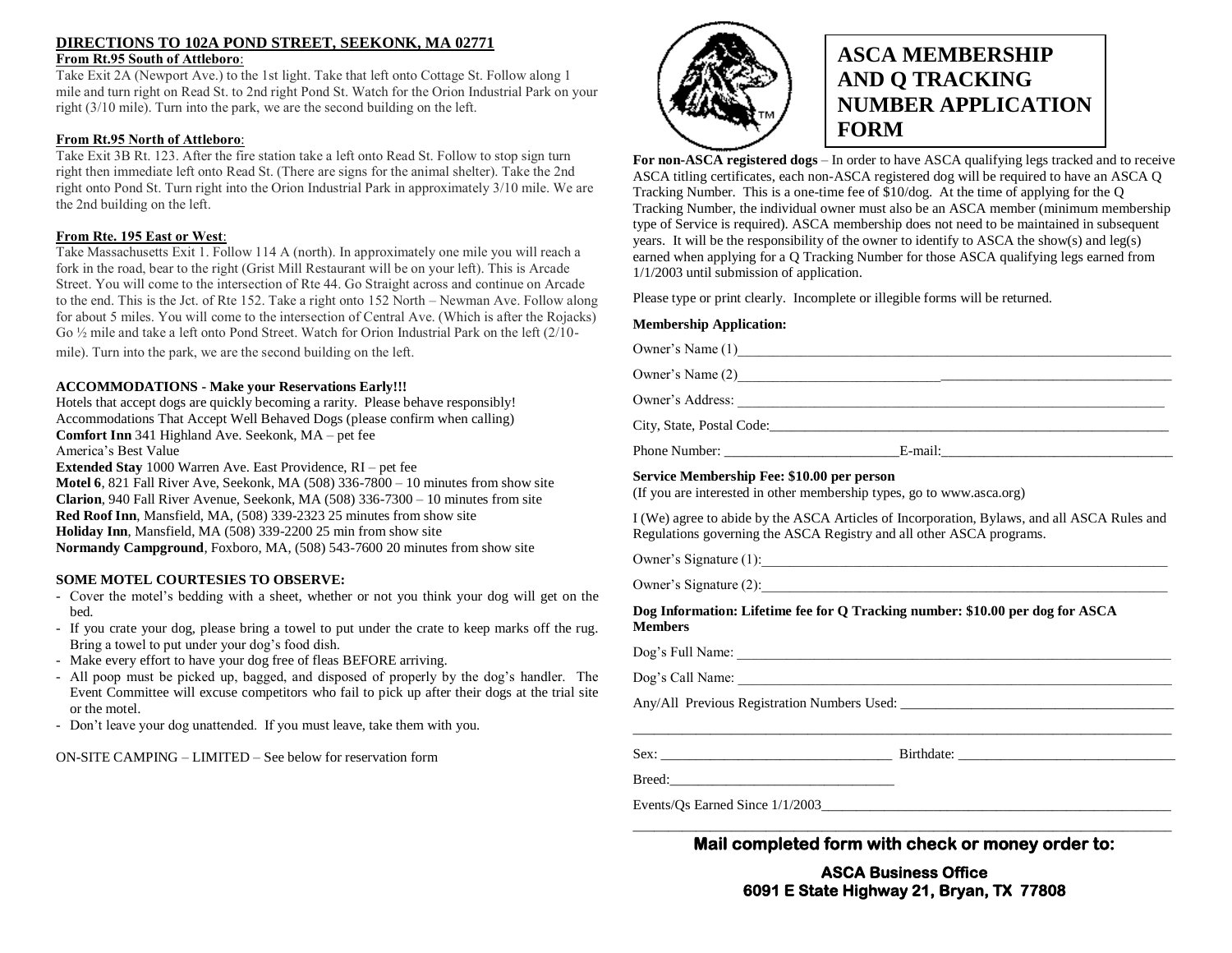### **Volunteer Sign-Up (…We Really Need Your Support)**

As at every event, no club can pull off a trial without the help and support of our exhibitors to keep the agility trial running smoothly and efficiently. **We will not be able to do this without your involvement.** Working in and around the ring is a great way to increase your knowledge and understanding of the sport. If you have a guest or significant other who would be willing to work at the trial, we'd be thrilled!

We appreciate your help and will do what we can for your comfort, including the volunteers' refreshment area for trial workers and helpers. Lunch and snacks are available for volunteers.

We will have a volunteer sign-up board available each morning of the trial.

Thank you for volunteering and making this a better show for everyone. We couldn't do it without you!

## **ATCH**

If you think you might get your ATCH please check here \_\_\_\_\_\_so we can have your bar and ribbon ready!! Your name:

**ON-SITE CAMPING – LIMITED** on-site camping is available for self-contained units only – first come, first served. No electricity or water is available. \$10/night.

| <b>On-Site Camping Registration</b><br>\$10 per night with no electric or water available |  |  |                                                                                                                                                                                                                                                  |  |  |  |  |  |
|-------------------------------------------------------------------------------------------|--|--|--------------------------------------------------------------------------------------------------------------------------------------------------------------------------------------------------------------------------------------------------|--|--|--|--|--|
| Camping on: Friday Saturday                                                               |  |  | Total Fees: \$<br>Name: 2008. [2016] Name: 2008. [2016] Name: 2008. [2016] 2016. [2016] 2016. [2016] 2016. [2016] 2016. [2016] 2016. [2016] 2016. [2016] 2016. [2016] 2016. [2016] 2016. [2016] 2016. [2016] 2016. [2016] 2016. [2016] 2016. [20 |  |  |  |  |  |
|                                                                                           |  |  |                                                                                                                                                                                                                                                  |  |  |  |  |  |
|                                                                                           |  |  |                                                                                                                                                                                                                                                  |  |  |  |  |  |
|                                                                                           |  |  | Phone:                                                                                                                                                                                                                                           |  |  |  |  |  |
|                                                                                           |  |  |                                                                                                                                                                                                                                                  |  |  |  |  |  |
| Check one:                                                                                |  |  |                                                                                                                                                                                                                                                  |  |  |  |  |  |
| Trailer Motor Home Fifth Wheel                                                            |  |  |                                                                                                                                                                                                                                                  |  |  |  |  |  |
|                                                                                           |  |  | Length __feet x Width __feet Slide-out __Yes __No                                                                                                                                                                                                |  |  |  |  |  |
|                                                                                           |  |  | Send in with your agility entries. Please enclose a <b>separate</b> check payable to Canine                                                                                                                                                      |  |  |  |  |  |
| Mastery.                                                                                  |  |  |                                                                                                                                                                                                                                                  |  |  |  |  |  |

## **For Your Records - Summary of Entries**

| <b>Accommodations:</b> |             |  |
|------------------------|-------------|--|
|                        |             |  |
|                        |             |  |
|                        | Directions: |  |
|                        |             |  |
|                        |             |  |
|                        |             |  |
|                        |             |  |
|                        |             |  |
|                        |             |  |
|                        |             |  |